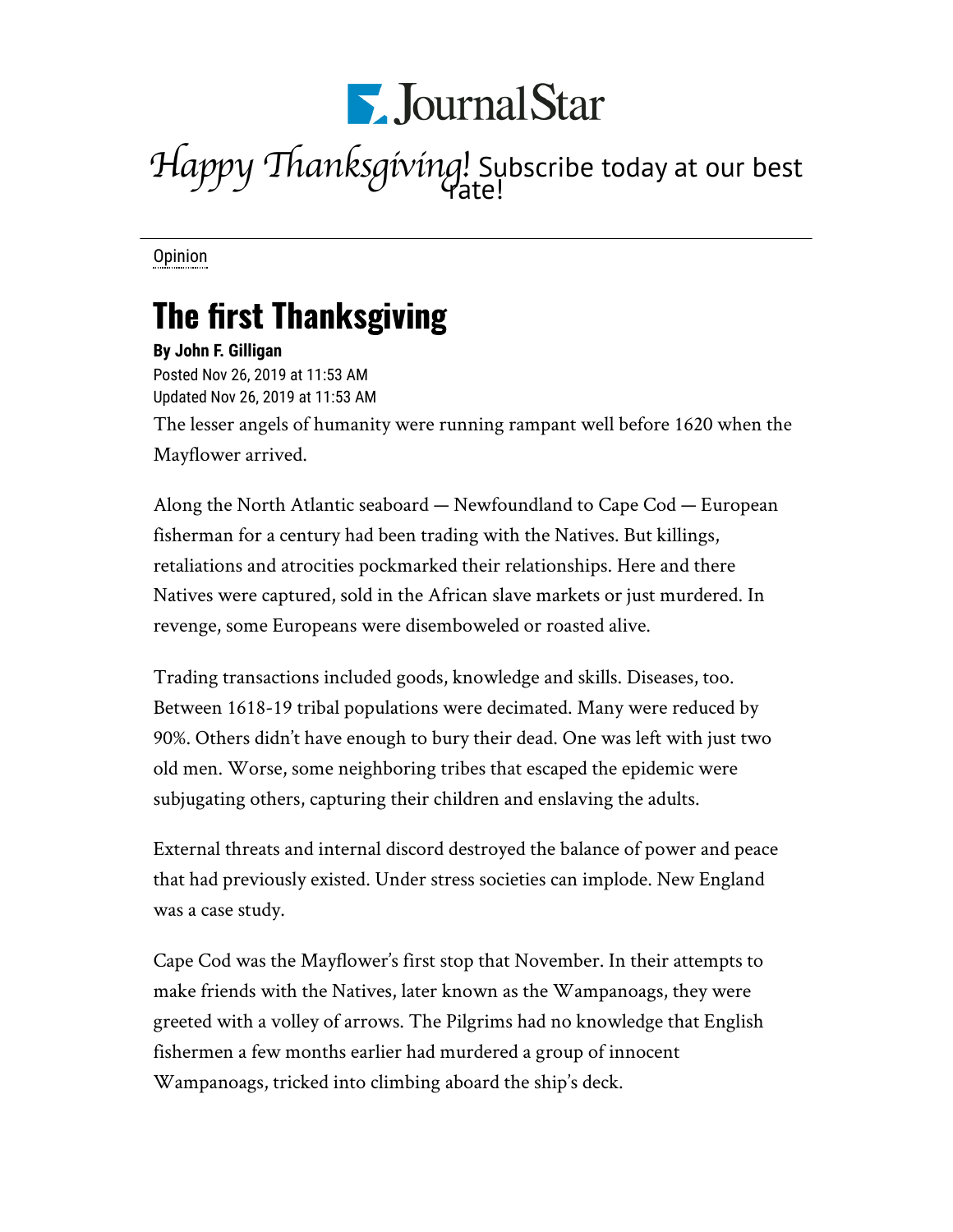Like cars colliding at a crossroads, a cultural clash of worldviews, beliefs and lifestyles were in store for the Pilgrims and Natives. To preserve a culture, people will fight and have fought to the death.

The Pilgrims also had internal passenger conflicts. Their goal was a religious settlement, but it required financing. To ensure profitability, the joint-stock company insisted that a contingent of their own people be included. They were known as "Strangers," who not only commanded the ship, but belittled the religious congregation to no end.

The Mayflower had sailed with cross-purposes: religion and profit. Their

destination was the Mouth of the Hudson River. But harsh necessity changes plans, mindsets and behaviors.

Two months of a treacherous ocean passage left everyone malnourished, sick and craving for water. They had to land soon or die. The voyage also evoked an awakening. The Strangers realized that without cooperation and collaboration no one could survive.

Compromises were made that would be embodied in the Mayflower Compact. Pilgrims argued for a civil government based on the consent of the governed. Even marriage would be a civil matter. No government would control religion as it did in England.

All agreed that laws passed should be "for the general good of the colony" to which "we promise all due submission and obedience." Strangers and Pilgrims gave their word of honor by signing the Compact before ever setting foot on soil. Discord would not destroy this colony as it had in Jamestown.

But could a "compact" be made with Massasoit, leader of the Wampanoags, whose tribal members were executed on that English ship? Vengeance was the protocol.

Yet there existed a common and greater good that could bridge their cultural divides, thirst for vengeance, animosities and fears. It was trade.

If the colony were to succeed, it needed food and safety, and skins and furs to sell in England. The natives wanted knives and axes.